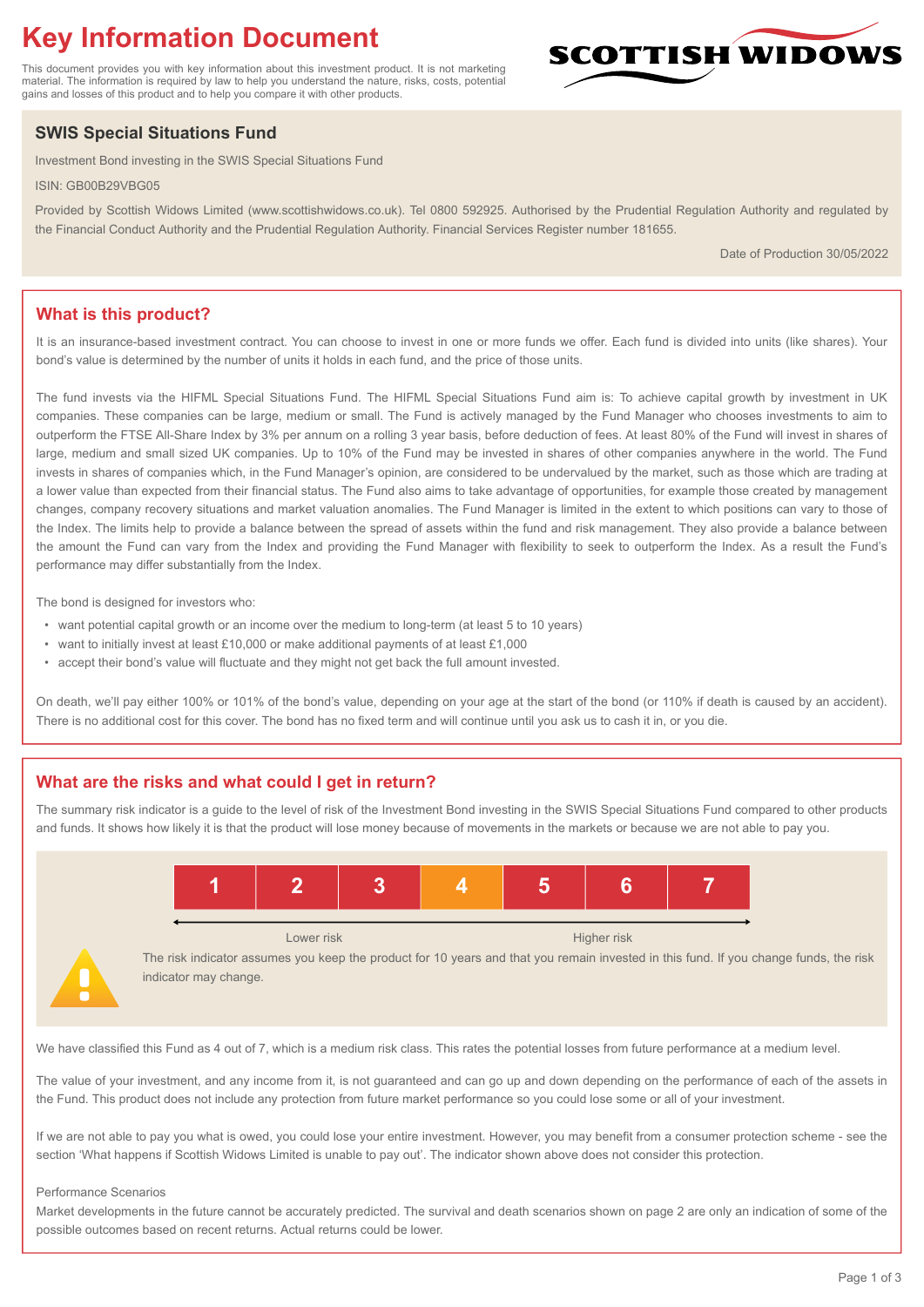

#### **What are the risks and what could I get in return? (continued)**

This table shows the money you could get back over the next 10 years, under different scenarios, assuming that you invest £10,000. The figures below assume no withdrawals are taken and do not allow for any Large Fund Bonus which may apply. The scenarios shown illustrate how your investment could perform. You can compare them with the scenarios of other products. The scenarios presented are an estimate of future performance based on evidence from the past on how the value of this investment varies, and are not an exact indicator. What you get will vary depending on how the market performs and how long you keep the investment. The stress scenario shows what you might get back in extreme market circumstances, and it does not take into account the situation where we are not able to pay you. The death scenario assumes investments perform in line with the moderate scenario.

The figures shown include all the costs of the product itself, but may not include all the costs that you pay to your adviser. The figures do not take into account your personal tax situation, which may also affect how much you get back. Before deciding to invest, you should read the Additional Information Document for more information on the risks and what you might get back. See page 2 for information on how the performance scenarios are calculated.

| <b>Investment £10,000</b> |                                                    |            |           |                                             |  |  |
|---------------------------|----------------------------------------------------|------------|-----------|---------------------------------------------|--|--|
|                           | 1 year                                             |            | 5 years   | 10 years<br>(Recommended<br>holding period) |  |  |
| <b>Survival Scenarios</b> |                                                    |            |           |                                             |  |  |
| <b>Stress scenario</b>    | What you might get back after costs                | £1,435     | £3,346    | £1,946                                      |  |  |
|                           | Average return each year                           | $-85.65\%$ | $-19.67%$ | $-15.10%$                                   |  |  |
| Unfavourable scenario     | What you might get back after costs<br>£7,559      |            | £5,089    | £3,632                                      |  |  |
|                           | Average return each year                           | $-24.41%$  | $-12.64%$ | $-9.63%$                                    |  |  |
| Moderate scenario         | What you might get back after costs                | £9,776     | £9,006    | £8,128                                      |  |  |
|                           | Average return each year                           | $-2.24%$   | $-2.07%$  | $-2.05%$                                    |  |  |
| Favourable scenario       | What you might get back after costs                | £12,525    | £15,786   | £18,016                                     |  |  |
| Average return each year  |                                                    | 25.25%     | 9.56%     | 6.06%                                       |  |  |
| <b>Death scenarios</b>    |                                                    |            |           |                                             |  |  |
| Insured event             | What your beneficiaries might get back after costs | £9,874     | £9.096    | £8,209                                      |  |  |

#### **What happens if Scottish Widows is unable to pay out?**

Your Plan is fully covered by the Financial Services Compensation Scheme. More information about compensation arrangements is available from the Financial Services Compensation Scheme, who can be contacted on 0800 678 1100 or 0207 741 4100 or via their website at www.fscs.org.uk

#### **What are the costs?**

The Reduction in Yield (RIY) shows what impact the total costs you pay will have on the investment return you might get. The total costs take into account one-off, ongoing and incidental costs. The amounts shown here are the cumulative costs of the product itself, for three different holding periods. The monetary figures shown assume you invest £10,000 and investments perform in line with the moderate scenario. The figures are estimates and may change in the future. The person selling you or advising you about this product may charge you other costs. If so, this person will provide you with information about these costs, and show you the impact that all costs will have on your investment over time.

| Investment £10,000              |                             |                              |                            |  |  |  |
|---------------------------------|-----------------------------|------------------------------|----------------------------|--|--|--|
| <b>Scenarios</b>                | If you cash in after 1 year | If you cash in after 5 years | If you cash in at 10 years |  |  |  |
| Total costs                     | £204                        | £766                         | £1,363                     |  |  |  |
| Impact on return (RIY) per year | 2.07%                       | 1.68%                        | 1.63%                      |  |  |  |